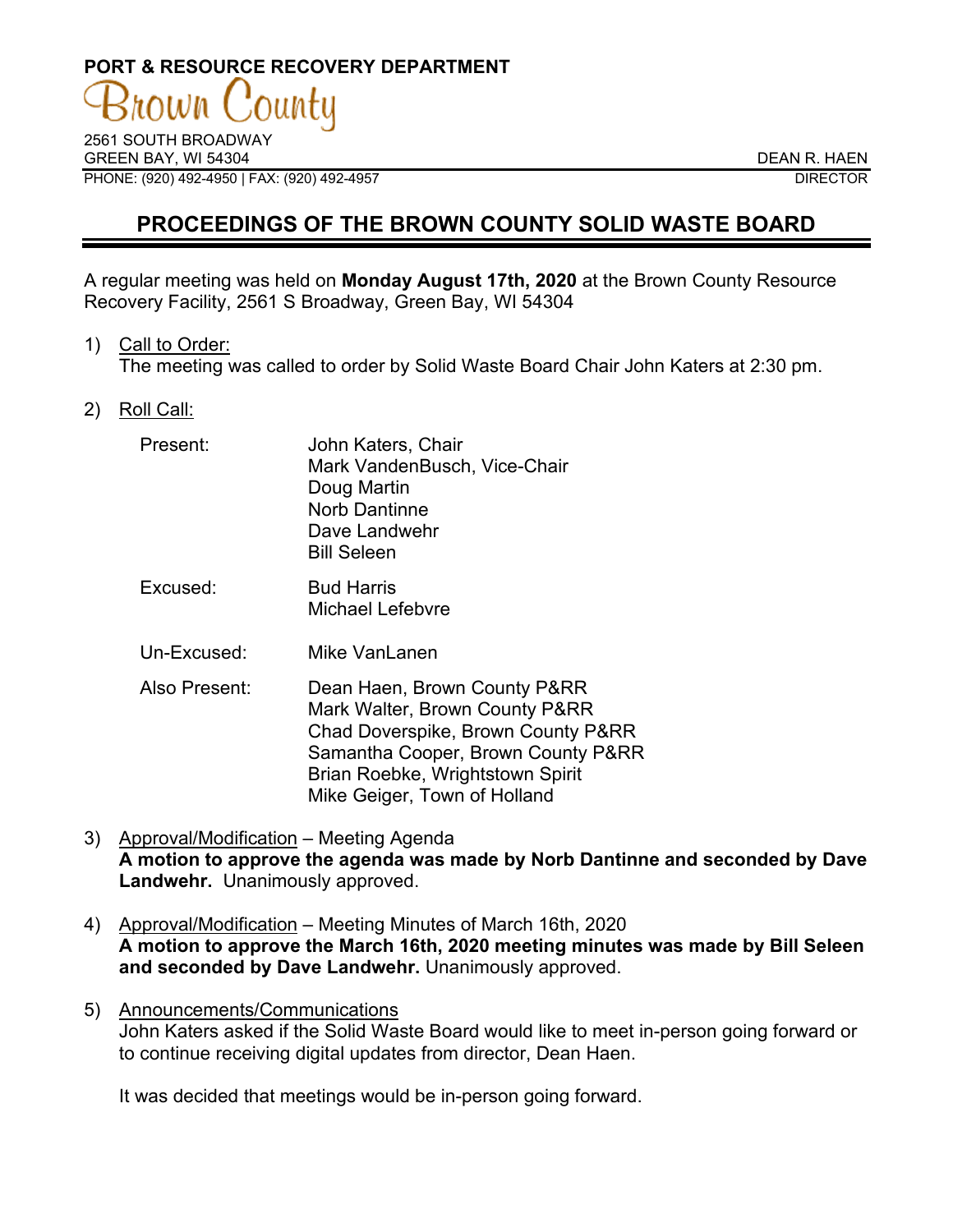#### 6) 2021 Budget

Mr. Haen discussed the changes for the 2021 budget including: moving all salaries into appropriate cost centers in response to the building of the South Landfill (SLF). Resource Recovery will use a 0.52 % increase in CPI which will be the basis for increasing the Preferred and Contracted tipping fees for 2021 an increase of \$.23 cents per ton for each.

Gate rate at the Waste Transfer Station will be increasing by \$2 per ton versus \$1 per ton as in past years as more gradual increase resulting from increase cost of construction SLF. The BOW landfill at Outagamie County will not see an increase in BOW landfill tipping fees for 2021. The South Landfill construction, ancillary facilities and acquisition of equipment is estimated at \$19 million for the coming year.

An amended and restated BOW Cooperative Landfill Plan is being negotiated and will be completed in Fall 2020 or early 2021. The new agreement will have significate changes including sharing of alternative daily cover and out-of-county tonnage. Out-of-county tonnage direct hauled or delivered at the transfer station will need to be tracked. Additionally, transfer station hauling and operating costs will be shared.

The Recycling and Hazardous Material Facility budgets have remained mostly the same from the previous year.

**A motion to approve the 2021 Budget was made by John Katers and seconded by Norb Dantinne.** Unanimously approved.

### 7) CLOSED SESSION (Real Property and Contracts)

*Pursuant to Wis. Stat. § 19.85(1)(e), any meeting of a governmental body may be convened in closed session for purposes of deliberating or negotiating the purchasing of public properties, the investing of public funds, or the conducting of other specified public business, whenever competitive or bargaining reasons require closed session.*

**A motion to go into closed session was made by John Katers and seconded by Dave Landwehr.** A roll call vote followed with the following Board Members voting "aye": John Katers, Mark VandenBusch, Norb Dantinne, Dave Landwehr, Dough Martin and Bill Seleen. There were no "nay" votes; the motion was passed. The purpose of the closed session was for deliberation and possible negotiations/action relating to real property and contracts.

**A motion was made by Dave Landwehr and seconded by Norb Dantinne to return to open session.** A roll call vote followed with the following Commissioners voting "aye": John Katers, Mark VandenBusch, Norb Dantinne, Dave Landwehr, Dough Martin and Bill Seleen. There were no "nay" votes; the motion was passed. **No action was taken**. The Solid Waste Board continued with agenda items in open session.

#### 8) DePere Leachate Agreement

Mr. Haen stated that the site plan for remodeling the De Pere leachate unloading station has yet to go to the De Pere site plan review committee.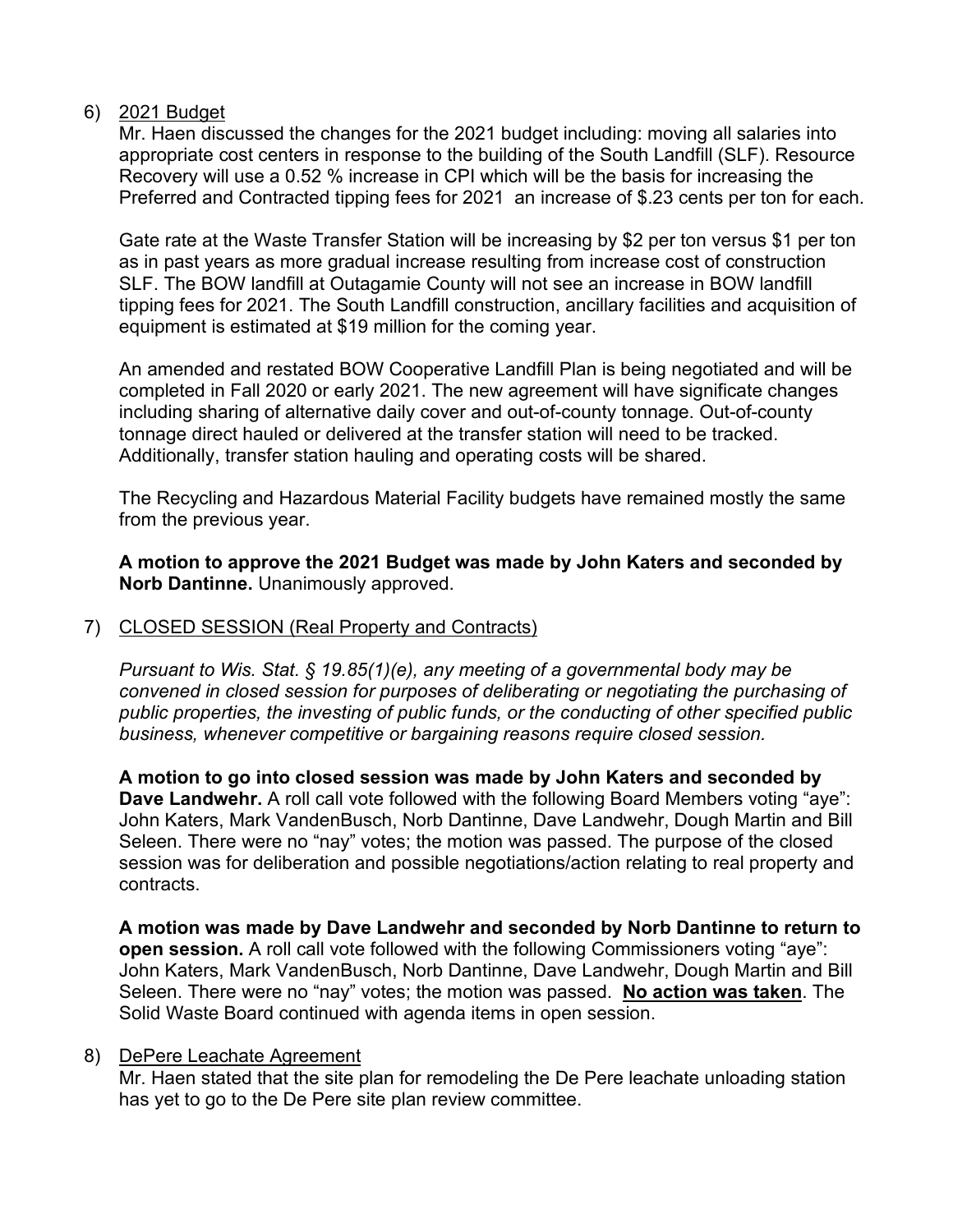The industrial service agreement for the leachate treatment has gone to De Pere public works committee and then eventually to the De Pere City Council. The agreement allows the department to unload leachate at the unloading station.

At some point, additionally capacity will need to be purchased from NEW Water. A Leachate Service Agreement is also being drafted with the Town of Ledgeview for a backup unloading station using the East Landfill leachate system.

#### **A motion to approve the DePere Leachate Agreement was made by John Katers and seconded by Mark VandenBusch.** Unanimously approved.

#### 9) WLF Flare & Leachate Tank

Mr. Haen explained that the department has issued construction bids for the West Landfill flare and new leachate tank installation. The leachate tank bids came in over budget, and the bid was not awarded. The flare bid was awarded as it came in within budget.

#### 10) South Landfill

Mr. Haen announced that the security fence has been built around the property. Gates still need to be put up.

Chad Doverspike announced that the South Landfill excavation officially began on April 1st of this year. So far, over 560,000 cy have been excavated - slightly more than ½ of the total amount to be excavated. Out of the 30 rain days that have been set aside, 21 1/2 have been used so far.

The department received the license to complete nuclear density testing andtwo Resource Recovery staff members have been running those tests. Brown County also purchased a Trimble GPS unit & Brown Countystaff have been completing surveys as well. Drone flights are being run once a month for historical footage. A piece of old drain tile has been found to have caused water to seep in to the northeast cell. The tile has been jetted and cement grouted to prevent water from coming through.

Mr. Haen explained that Performa has been designing the maintenance and scale house buildings for the SLF. The department recently learned that the area where the SLF is being constructed tends to lose power about three times per year. This needs to be taken in to account with a backup power plan when determining the power requirements and fiber optics for the landfill.

Mr. Haen mentioned that the department plans to reinforce the Recycling Transfer Station tip floor push wall.

#### 11) Recycling System Upgrades

Mark Walter announced that the Tri County Recycling Sorting Facility had replaced their optical sorter and eddy current and realigned a baler for about \$1.3M total cost. Currently, the sorting facility is staffed at about 95% - the highest it's been in a number of years.

Due to COVId-19, in the past few months the facility has seen an increase in residential versus commercial material. Normally, the RTS sees about 60 % residential vs. 40 %